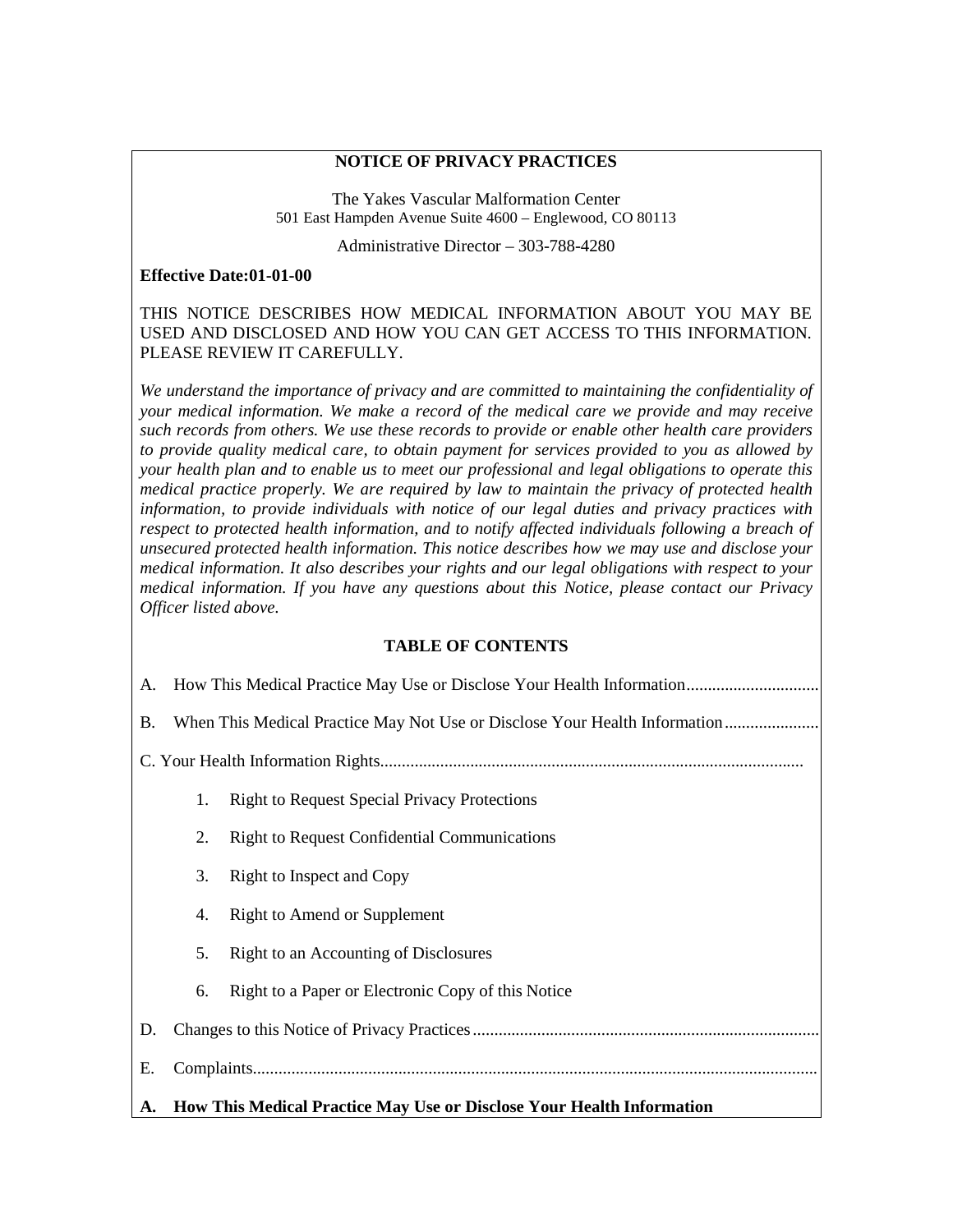This medical practice collects health information about you and stores it in a chart and in an electronic health record/personal health record. This is your medical record. The medical record is the property of this medical practice, but the information in the medical record belongs to you. The law permits us to use or disclose your health information for the following purposes:

- 1. Treatment. We use medical information about you to provide your medical care. We disclose medical information to our employees and others who are involved in providing the care you need. For example, we may share your medical information with other physicians or other health care providers who will provide services that we do not provide. Or we may share this information with a pharmacist who needs it to dispense a prescription to you, or a laboratory that performs a test. We may also disclose medical information to members of your family or others who can help you when you are sick or injured, or after you die.
- 2. Payment. We use and disclose medical information about you to obtain payment for the services we provide. For example, we give your health plan the information it requires before it will pay us. We may also disclose information to other health care providers to assist them in obtaining payment for services they have provided to you.
- 3. Health Care Operations. We may use and disclose medical information about you to operate this medical practice. For example, we may use and disclose this information to review and improve the quality of care we provide, or the competence and qualifications of our professional staff. Or we may use and disclose this information to get your health plan to authorize services or referrals. We may also use and disclose this information as necessary for medical reviews, legal services and audits, including fraud and abuse detection and compliance programs and business planning and management. We may also share your medical information with our "business associates," such as our billing service, that perform administrative services for us. We have a written contract with each of these business associates that contains terms requiring them and their subcontractors to protect the confidentiality and security of your protected health information. We may also share your information with other health care providers, health care clearinghouses or health plans that have a relationship with you, when they request this information to help them with their quality assessment and improvement activities, their patient-safety activities, their population-based efforts to improve health or reduce health care costs, their protocol development, case management or care-coordination activities, their review of competence, qualifications and performance of health care professionals, their training programs, their accreditation, certification or licensing activities, or their health care fraud and abuse detection and compliance efforts. [*Participants in organized health care arrangements only should add*: We may also share medical information about you with the other health care providers, health care clearinghouses and health plans that participate with us in "organized health care arrangements" (OHCAs) for any of the OHCAs' health care operations. OHCAs include hospitals, physician organizations, health plans, and other entities which collectively provide health care services. A listing of the OHCAs we participate in is available from the Privacy Official.
- 4. Appointment Reminders. We may use and disclose medical information to contact and remind you about appointments. If you are not home, we may leave this information on your answering machine or in a message left with the person answering the phone.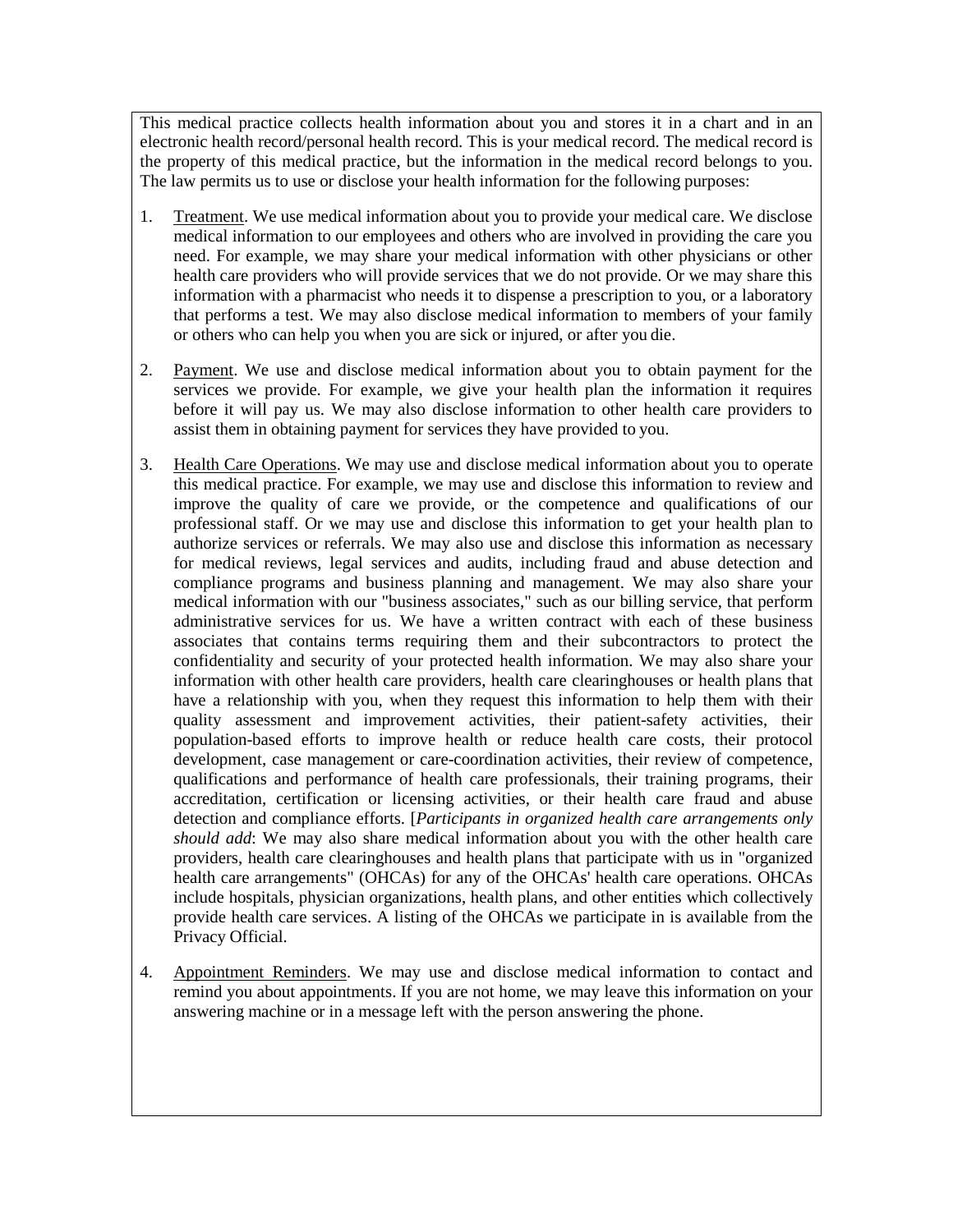- 5. Notification and Communication with Family. We may disclose your health information to notify or assist in notifying a family member, your personal representative or another person responsible for your care about your location, your general condition or, unless you had instructed us otherwise, in the event of your death. In the event of a disaster, we may disclose information to a relief organization so that they may coordinate these notification efforts. We may also disclose information to someone who is involved with your care or helps pay for your care. If you are able and available to agree or object, we will give you the opportunity to object prior to making these disclosures, although we may disclose this information in a disaster even over your objection if we believe it is necessary to respond to the emergency circumstances. If you are unable or unavailable to agree or object, our health professionals will use their best judgment in communication with your family and others.
- 6. Marketing. Provided we do not receive any payment for making these communications, we may contact you to give you information about products or services related to your treatment, case management or care coordination, or to direct or recommend other treatments, therapies, health care providers or settings of care that may be of interest to you. We may similarly describe products or services provided by this practice and tell you which health plans this practice participates in. We may also encourage you to maintain a healthy lifestyle and get recommended tests, participate in a disease management program, provide you with small gifts, tell you about government sponsored health programs or encourage you to purchase a product or service when we see you, for which we may be paid. Finally, we may receive compensation which covers our cost of reminding you to take and refill your medication, or otherwise communicate about a drug or biologic that is currently prescribed for you. We will not otherwise use or disclose your medical information for marketing purposes or accept any payment for other marketing communications without your prior written authorization. The authorization will disclose whether we receive any compensation for any marketing activity you authorize, and we will stop any future marketing activity to the extent you revoke that authorization.
- 7. Sale of Health Information. We will not sell your health information without your prior written authorization. The authorization will disclose that we will receive compensation for your health information if you authorize us to sell it, and we will stop any future sales of your information to the extent that you revoke that authorization.
- 8. Required by Law. As required by law, we will use and disclose your health information, but we will limit our use or disclosure to the relevant requirements of the law. When the law requires us to report abuse, neglect or domestic violence, or respond to judicial or administrative proceedings, or to law enforcement officials, we will further comply with the requirement set forth below concerning those activities.
- 9. Public Health. We may, and are sometimes required by law, to disclose your health information to public health authorities for purposes related to: preventing or controlling disease, injury or disability; reporting child, elder or dependent adult abuse or neglect; reporting domestic violence; reporting to the Food and Drug Administration problems with products and reactions to medications; and reporting disease or infection exposure. When we report suspected elder or dependent adult abuse or domestic violence, we will inform you or your personal representative promptly unless in our best professional judgment, we believe the notification would place you at risk of serious harm or would require informing a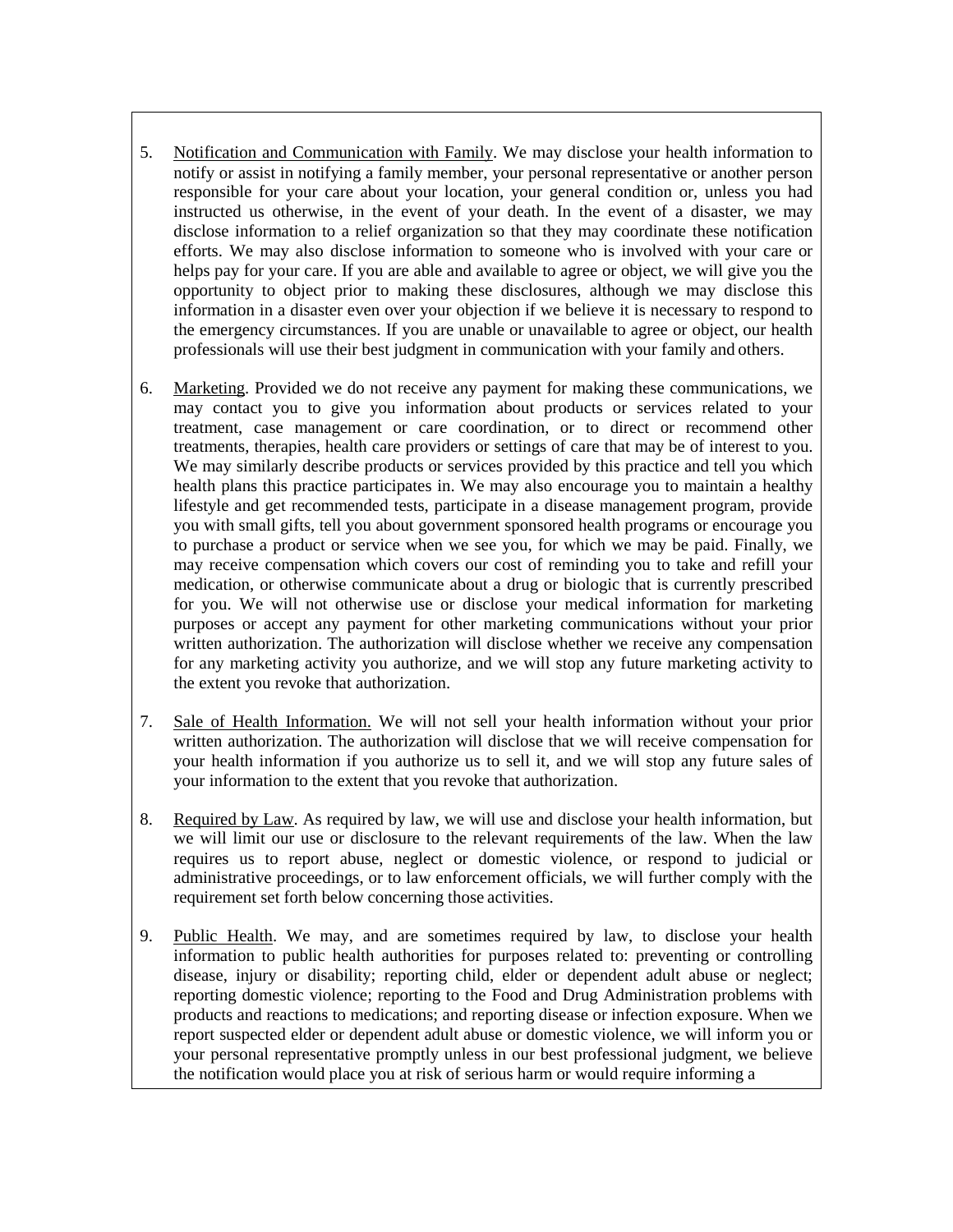personal representative we believe is responsible for the abuse or harm.

- 10. Health Oversight Activities. We may, and are sometimes required by law, to disclose your health information to health oversight agencies during the course of audits, investigations, inspections, licensure and other proceedings, subject to the limitations imposed by law.
- 11. Judicial and Administrative Proceedings. We may, and are sometimes required by law, to disclose your health information in the course of any administrative or judicial proceeding to the extent expressly authorized by a court or administrative order. We may also disclose information about you in response to a subpoena, discovery request or other lawful process if reasonable efforts have been made to notify you of the request and you have not objected, or if your objections have been resolved by a court or administrative order.
- 12. Law Enforcement. We may, and are sometimes required by law, to disclose your health information to a law enforcement official for purposes such as identifying or locating a suspect, fugitive, material witness or missing person, complying with a court order, warrant, grand jury subpoena and other law enforcement purposes.
- 13. Coroners. We may, and are often required by law, to disclose your health information to coroners in connection with their investigations of deaths.
- 14. Organ or Tissue Donation. We may disclose your health information to organizations involved in procuring, banking or transplanting organs and tissues.
- 15. Public Safety. We may, and are sometimes required by law, to disclose your health information to appropriate persons in order to prevent or lessen a serious and imminent threat to the health or safety of a particular person or the general public.
- 16. Proof of Immunization. We will disclose proof of immunization to a school that is required to have it before admitting a student where you have agreed to the disclosure on behalf of yourself or your dependent.
- 17. Specialized Government Functions. We may disclose your health information for military or national security purposes or to correctional institutions or law enforcement officers that have you in their lawful custody.
- 18. Workers' Compensation. We may disclose your health information as necessary to comply with workers' compensation laws. For example, to the extent your care is covered by workers' compensation, we will make periodic reports to your employer about your condition. We are also required by law to report cases of occupational injury or occupational illness to the employer or workers' compensation insurer.
- 19. Change of Ownership. In the event that this medical practice is sold or merged with another organization, your health information/record will become the property of the new owner, although you will maintain the right to request that copies of your health information be transferred to another physician or medical group.
- 20. Breach Notification. In the case of a breach of unsecured protected health information, we will notify you as required by law. If you have provided us with a current e-mail address, we may use e-mail to communicate information related to the breach. In some circumstances our business associate may provide the notification. We may also provide notification by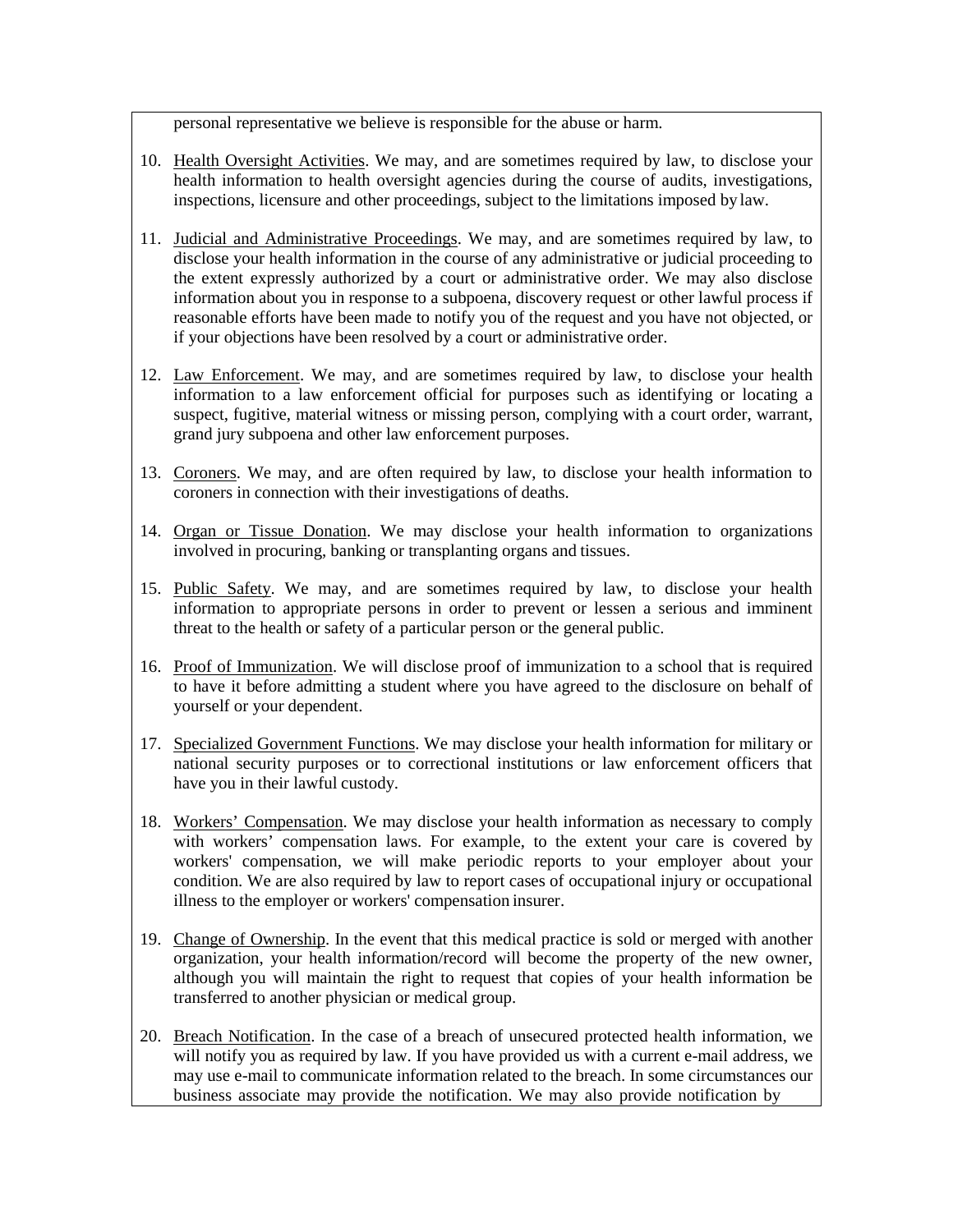other methods as appropriate.

21. Research. We may disclose your health information to researchers conducting research with respect to which your written authorization is not required as approved by an Institutional Review Board or privacy board, in compliance with governing law.

# **B. When This Medical Practice May Not Use or Disclose Your Health Information**

Except as described in this Notice of Privacy Practices, this medical practice will, consistent with its legal obligations, not use or disclose health information which identifies you without your written authorization. If you do authorize this medical practice to use or disclose your health information for another purpose, you may revoke your authorization in writing at any time.

## **C. Your Health Information Rights**

- 1. Right to Request Special Privacy Protections. You have the right to request restrictions on certain uses and disclosures of your health information by a written request specifying what information you want to limit, and what limitations on our use or disclosure of that information you wish to have imposed. If you tell us not to disclose information to your commercial health plan concerning health care items or services for which you paid for in full out-of-pocket, we will abide by your request, unless we must disclose the information for treatment or legal reasons. We reserve the right to accept or reject any other request and will notify you of our decision.
- 2. Right to Request Confidential Communications. You have the right to request that you receive your health information in a specific way or at a specific location. For example, you may ask that we send information to a particular e-mail account or to your work address. We will comply with all reasonable requests submitted in writing which specify how or where you wish to receive these communications.
- 3. Right to Inspect and Copy. You have the right to inspect and copy your health information, with limited exceptions. To access your medical information, you must submit a written request detailing what information you want access to, whether you want to inspect it or get a copy of it, and if you want a copy, your preferred form and format. We will provide copies in your requested form and format if it is readily producible, or we will provide you with an alternative format you find acceptable, or if we can't agree and we maintain the record in an electronic format, your choice of a readable electronic or hardcopy format. We will also send a copy to any other person you designate in writing. We will charge a reasonable fee which covers our costs for labor, supplies, postage, and if requested and agreed to in advance, the cost of preparing an explanation or summary. We may deny your request under limited circumstances. If we deny your request to access your child's records or the records of an incapacitated adult you are representing because we believe allowing access would be reasonably likely to cause substantial harm to the patient, you will have a right to appeal our decision. If we deny your request to access your psychotherapy notes, you will have the right to have them transferred to another mental health professional.
- 4. Right to Amend or Supplement. You have a right to request that we amend your health information that you believe is incorrect or incomplete. You must make a request to amend in writing and include the reasons you believe the information is inaccurate or incomplete.